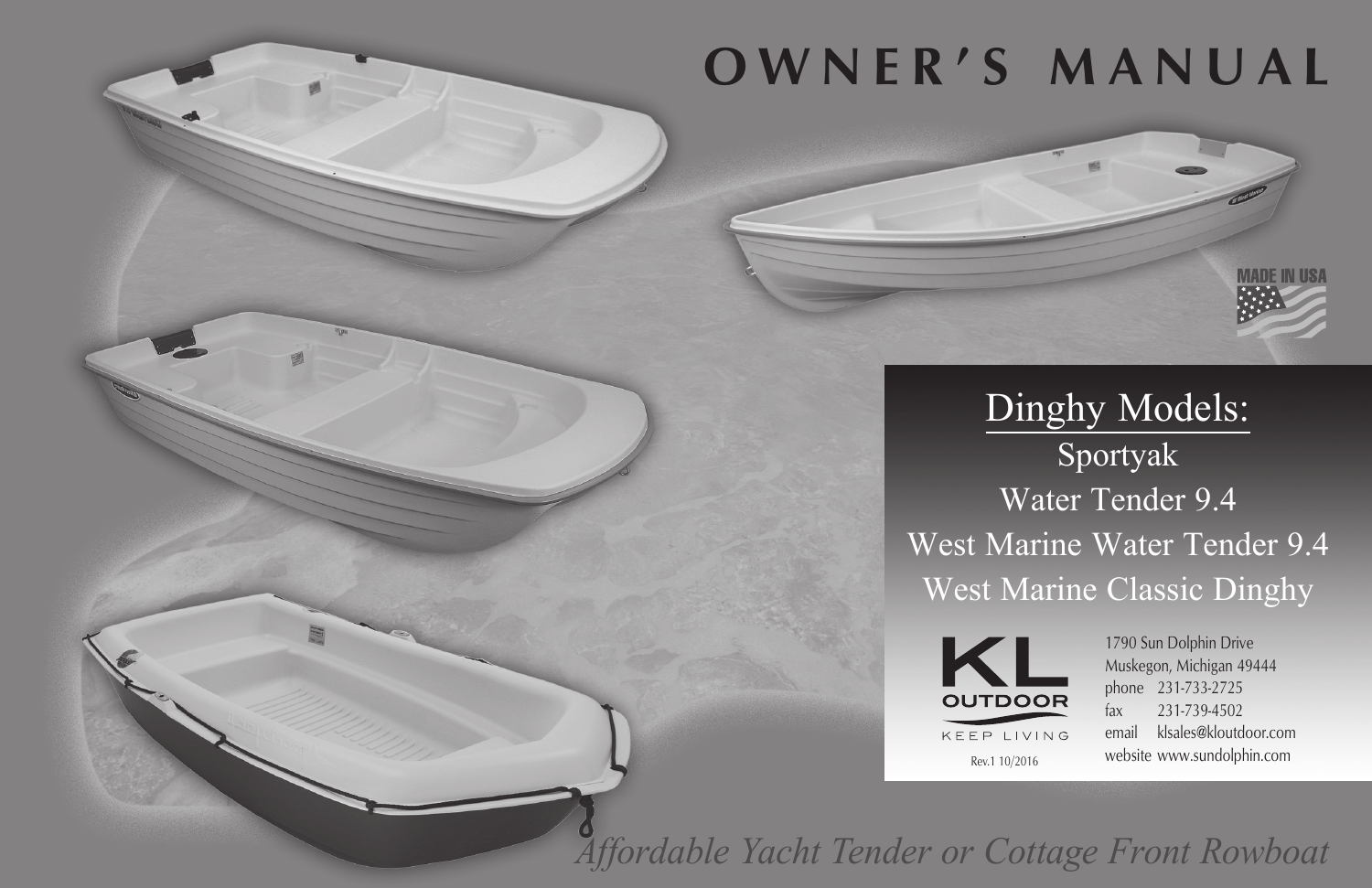Congratulations on the recent purchase of your new boat! You have purchased a boat from one of the nations leading manufacturers of small boats. Your boat represents years of commitment to product design, excellence in engineering and quality in manufacturing. With proper care and maintenance your boat should last for many years to come. Please call our helpful and knowledgeable Customer Support Department if you have any questions or concerns.

### **MATERIALS**

Your boat is manufactured from High Density Polyethylene (HDPE). It is a very durable material. Our specially formulated HDPE has an ultra-violet inhibitor blended throughout the material to reduce color fade and maintain its strength. Polyethylene is a somewhat flexible material with some memory. This means it has a tendency to return to its original molded shape if distorted. All boats are equipped with foam for flotation and meet U.S. Coast Guard and NMMA safety standards.

**BOAT SET-UP Paperwork**

## **Warranty Registration Card**

To properly register your boat with KL Outdoor for warranty validation please fill out the warranty registration form online at www.sundolphin.com. Please review our full warranty statement. The serial number can be found on the outside of the hull in the back right corner just under the rubrail. See Photo #1.

## **Manufacturers Statement of Origin (MSO)**

You should receive a MSO with your new boat. Some states may require a MSO for proper registration of your boat. If you plan on putting an electric motor on then it may be necessary to register it. Please check with your local dealer or state licensing bureau.

## **Owner's Manual**

Keep your owner's manual for future reference. It is a good idea to write down the following information:

Serial Numbe

Date of Purch

Purchased from

| er   |  |
|------|--|
| hase |  |
| ∩m   |  |

Photo #1 Serial Number Location. Shown: Sportyak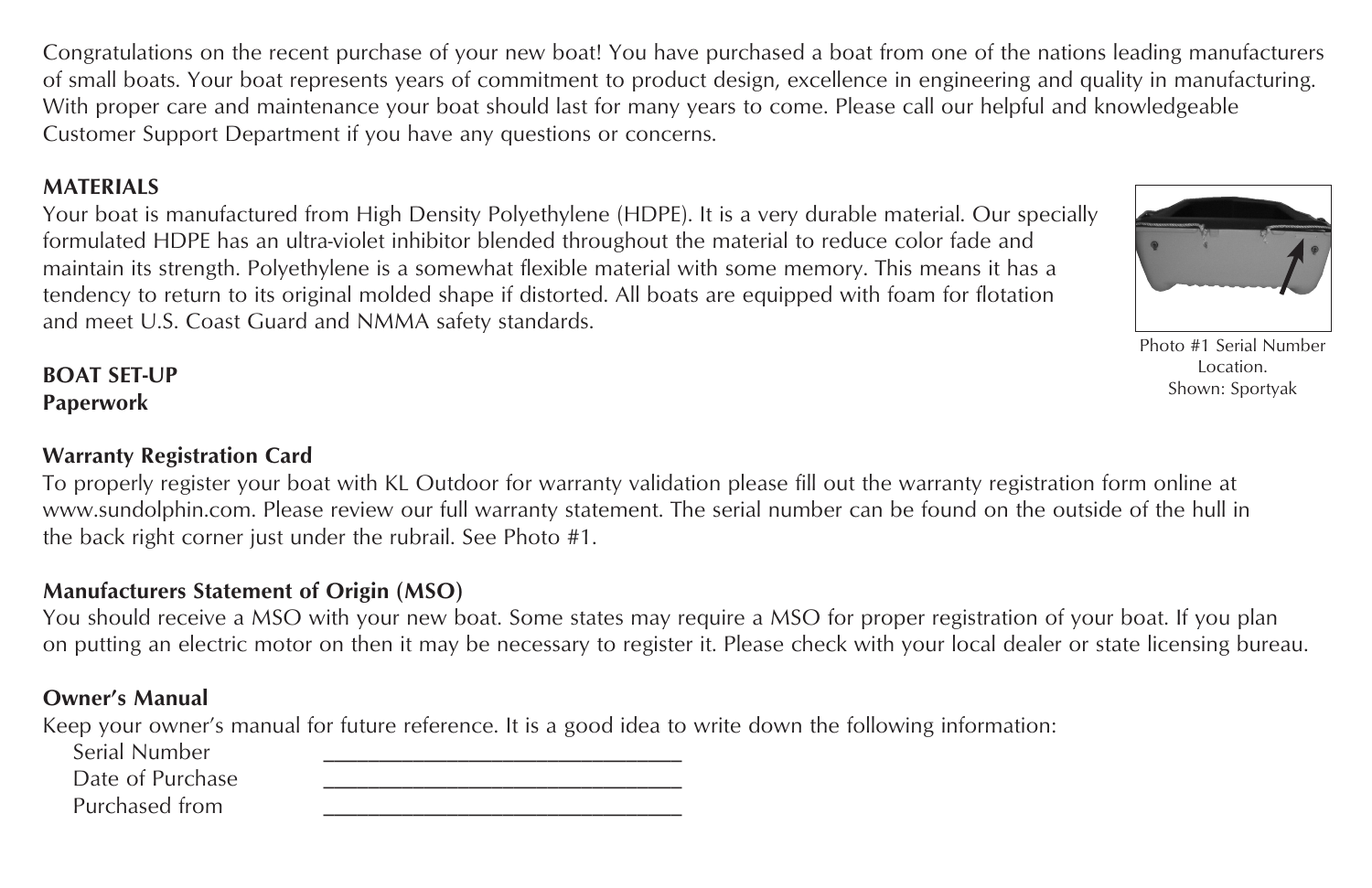## **Applying Decals**

Before applying boat registration decals, clean the area with alcohol or any solvent that does not leave a residue. Make sure solvent is put aside and is dry. Using a propane torch, lightly pass the flame back and forth over the area where the decals will be applied. Don't try to heat the surface. This process will enhance the adhesion of the decals.

## **BEFORE LEAVING SHORE & SAFETY PROCEDURES**

- Check the weather and wave conditions.
- Review the maximum capacities on the capacity plate located on the rear port side of the deck. Ensure you are safely within these limits.
- •Make sure your drain plugs are secure. See Photo #2. Drain plug locations for other models as follows: Water Tender 9.4 is located in the front of the boat on the hull.

West Marine Water Tender 9.4 is located in the front of the boat on the hull. West Marine Classic Dinghy is located in the back of the boat on the hull.

• Make sure all passengers are wearing Personal Flotation Devices.

## **CARE AND MAINTENANCE**

With minimal care and maintenance, your boat has been designed to provide you with many years of enjoyment.

- HDPE is very impact resistant but it is vulnerable to excess abrasion. Avoid dragging the boat across gravel, asphalt or concrete. If you wear a hole in the boat below the waterline HDPE is very difficult to repair. Nothing sticks to HDPE other than molten HDPE. Most adhesives even those that are very aggressive will only make a temporary bond and probably will not be waterproof.
- Drain any water accumulated between your deck and hull.
- Don't allow water to accumulate between the deck and hull and freeze. Freezing damages the polystyrene flotation foam.
- Your boat can be cleaned with warm water and any standard detergents. More difficult stains, such as brackish watermarks, may be cleaned with a petroleum based cleaner. Read the manufacturers' instructions carefully before using any cleaner.
- If your boat is to be used in salt-water environments, it is suggested that the boat and components be rinsed thoroughly with fresh water after each use.
- Polyethylene is a somewhat flexible material with some memory. This means it has a tendency to return to its' original molded shape if distorted. If this occurs follow these steps:
	- 1. Relieve the pressure that caused the dent or distortion by supporting the boat differently or removing gear.
	- 2. Place the boat in the warm sun. Usually the south side of a building is the warmest spot. As the boat warms up usually (but not always) the boat will return to its original molded shape. This may take a few hours or a couple of weeks depending upon outside temperatures and the degree of distortion.



Photo #2 Drain Plug Location. Shown: Sportyak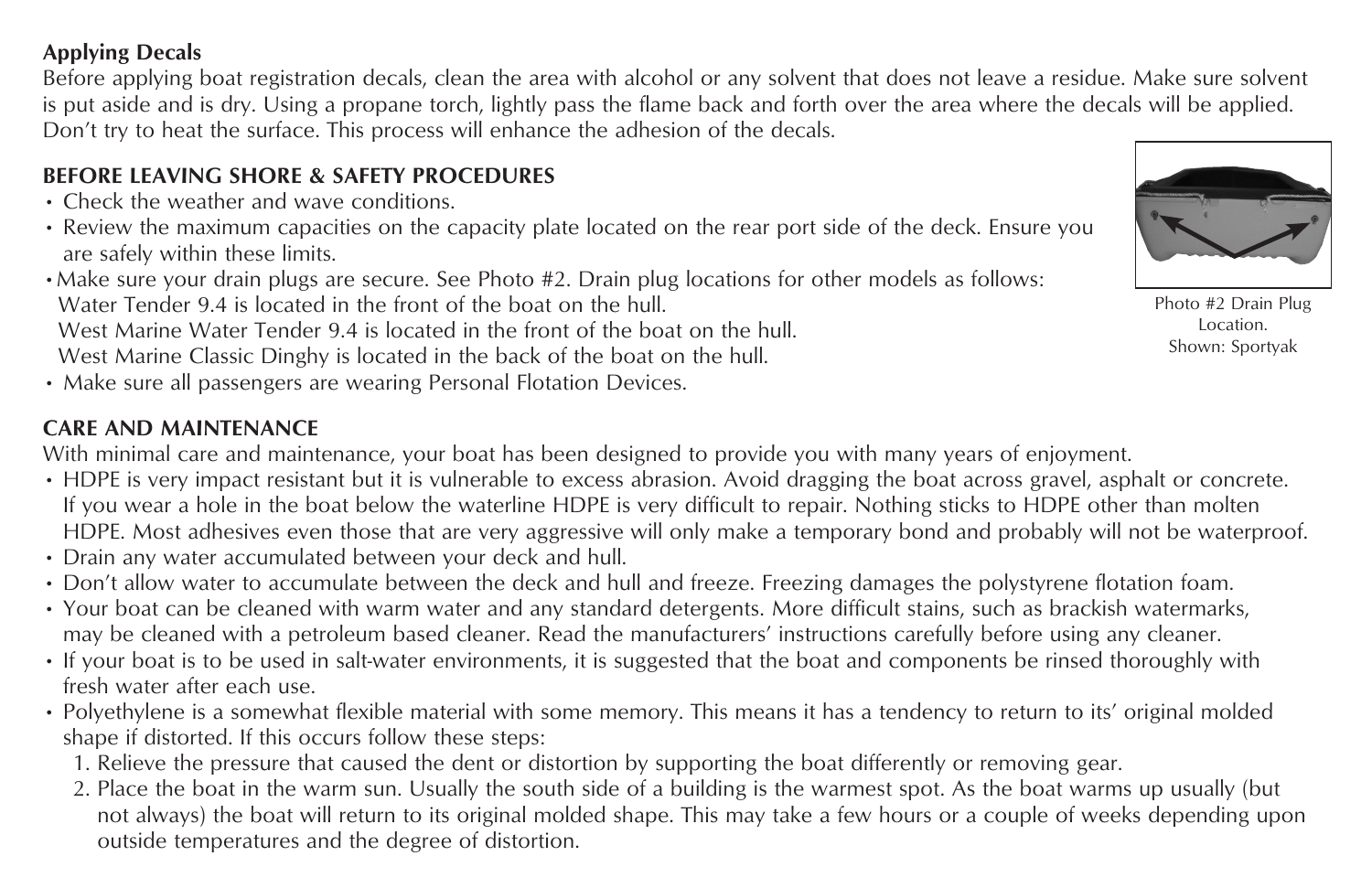## **STORAGE**

- If possible, it is best to store your boat inside for the winter.
- Make sure all water is drained from between the deck and hull.
- When storing your boat, open the drain plug and stand it up to ensure proper drainage or turn it upside down.
- Don't allow water to accumulate between the deck and hull and freeze. Freezing damages the polystyrene flotation foam.
- Don't place the boat on 4x4's or sawhorses. Dents will form in the hull.

## **OPTIONAL ACCESSORIES**

Order online at www.sundolphin.com.

## **FREQUENTLY ASKED QUESTIONS**

- **1. Where is the serial number located?** The serial number is located in the back right hand corner on the outside of the hull just under the rubrail. The number will be stamped on a silver plate, starts with JOK and is 12 digits long. See Photo #1.
- **2. There is water inside my boat.** Is this normal? Just like any boat, your boat may take on some water. Because of its flexible nature, a polyethylene boat is prone to accumulate a small amount of water between the deck and hull. Water may accumulate between the deck and hull due to rain, waves and condensation. This is normal, not a defect, and should be drained after each use. Do not return to the retailer. Please be sure to secure the drain plugs after draining. Remove battery before draining your boat.
- **3. How should I store my boat in the winter?** See Storage.
- **4. What can I do if dents form in the hull from improper storage?** Expose the dent to warm sunlight preferably on the south side of a building. As the plastic warms it will usually (but not always) return to its molded shape. This process may take one day to two weeks.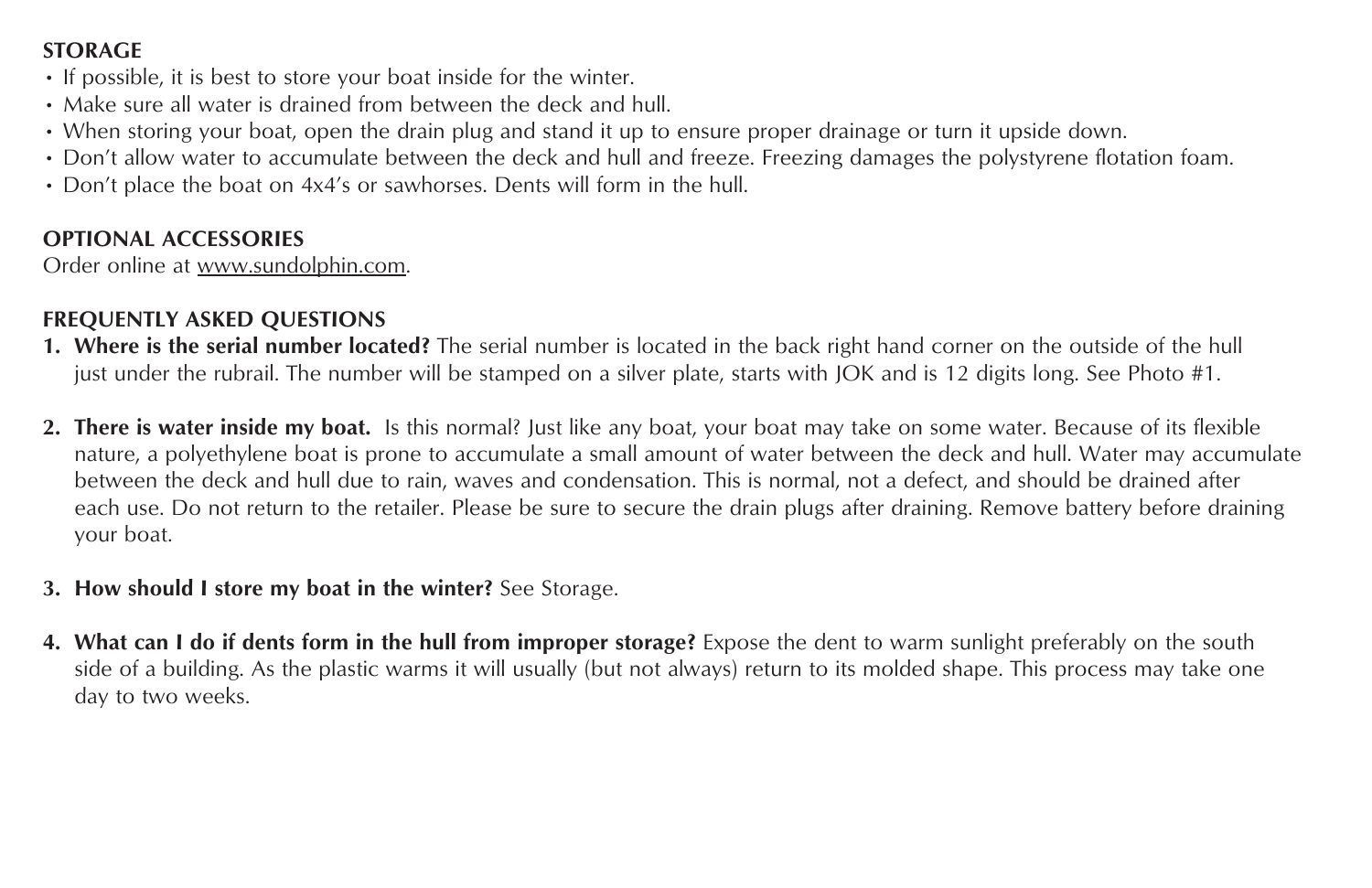## **Please Choose Your Model**

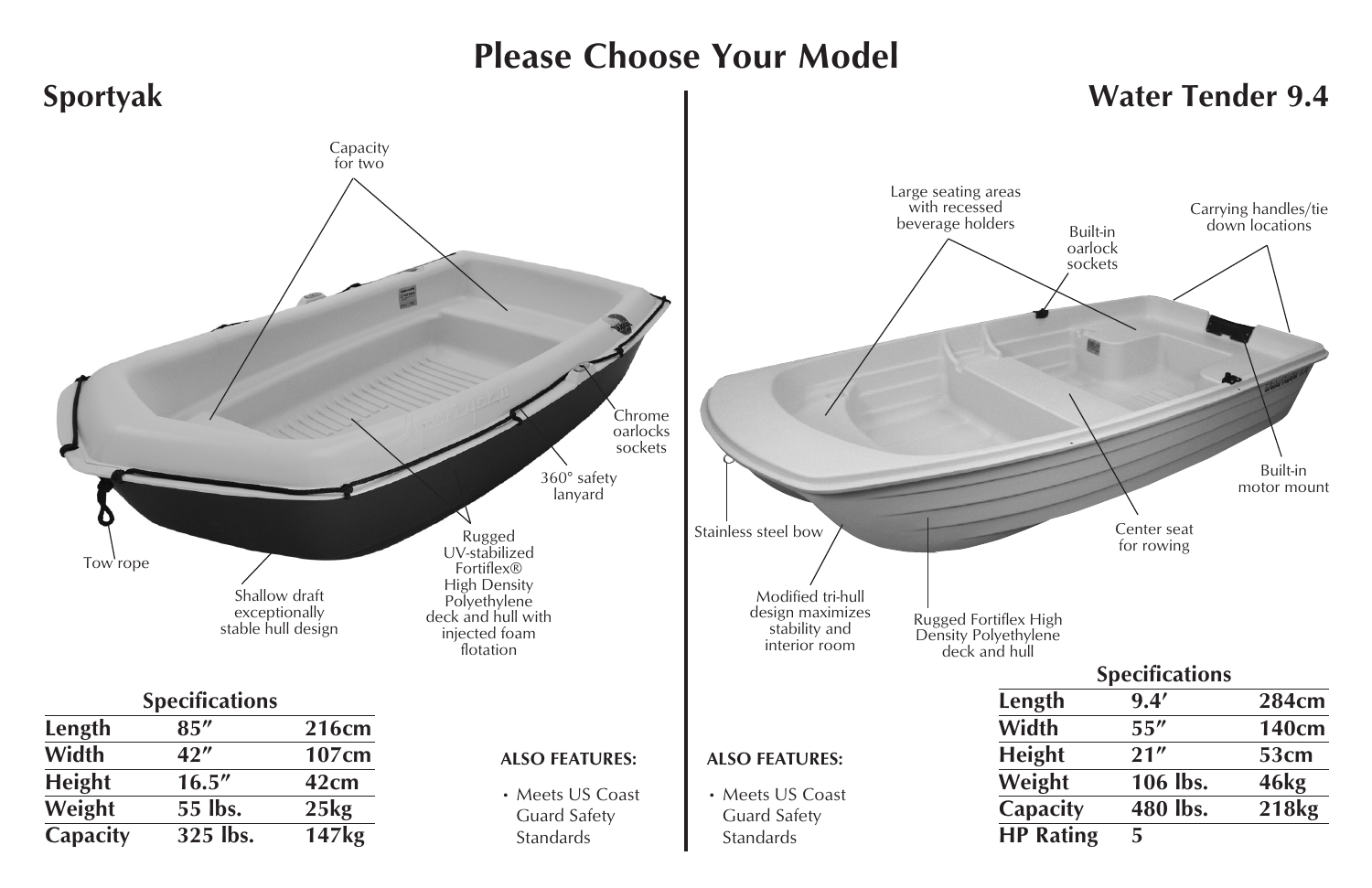## **Please Choose Your Model**